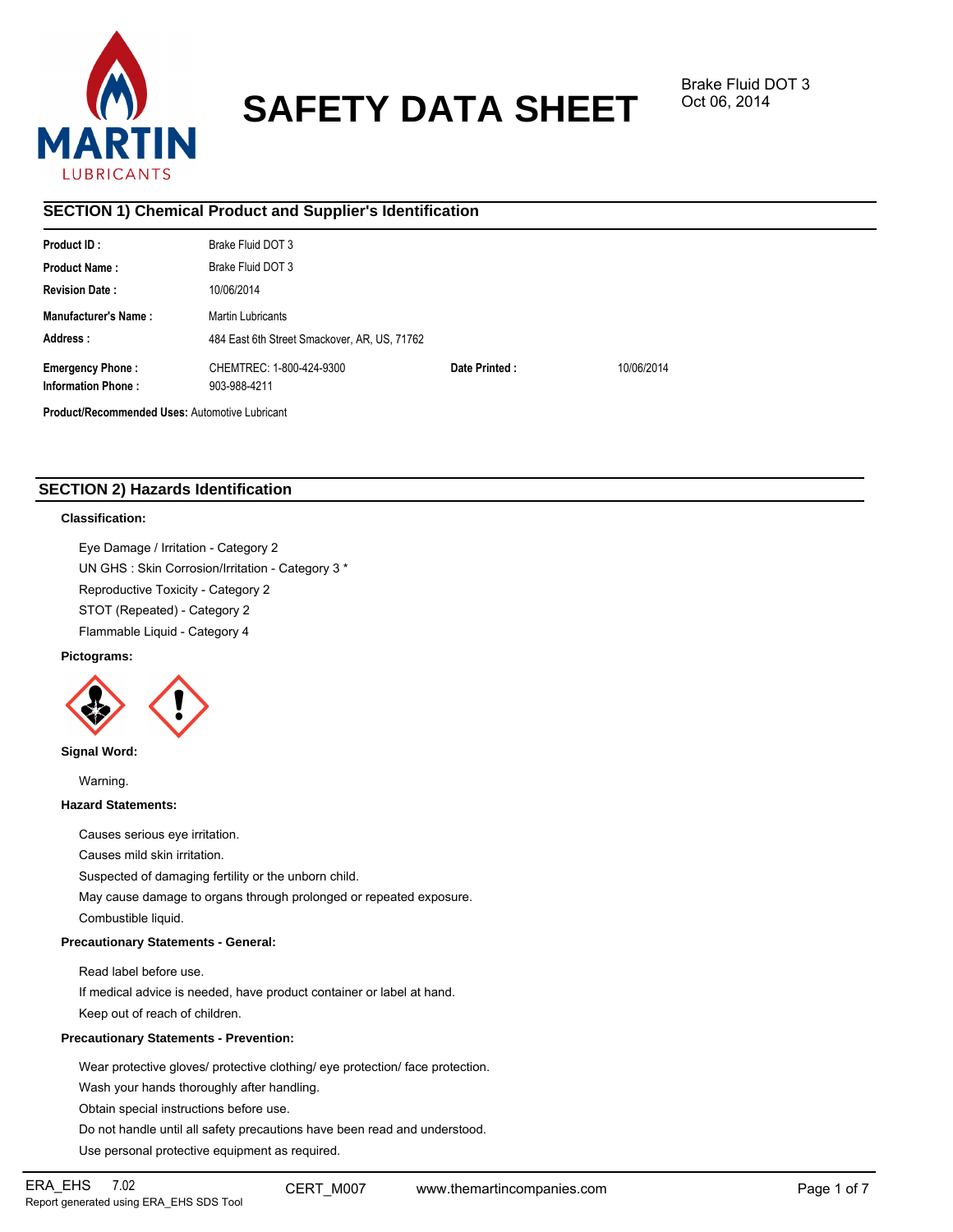Do not breathe fume/ mist/ vapours/ spray.

Keep away from heat, hot surfaces, sparks, open flames and other ignition sources. No smoking.

## **Precautionary Statements - Response:**

IF IN EYES: Rinse cautiously with water for several minutes. Remove contact lenses if present and easy to do. Continue rinsing.

If eye irritation persists get medical advice/attention.

IF ON SKIN: Wash with plenty of water.

Specific treatment (see Section 4 First Aid Measures on this SDS).

If skin irritation occurs: Get medical advice/attention.

Take off contaminated clothing and wash it before reuse.

If exposed or concerned: Get medical advice/attention.

Get Medical advice/attention if you feel unwell.

In case of fire: Use water,dry chemical, foam or carbon dioxide to extinguish.

## **Precautionary Statements - Storage:**

Store locked up.

Store in a well ventilated place. Keep cool.

### **Precautionary Statements - Disposal:**

Dispose of contents/container to disposal recycling center. Under RCRA it is the responsibility of the user of the product to determine at the time of disposal whether the product meets RCRA criteria for hazardous waste. Waste management should be in full compliance with federal, state and local laws.

# **SECTION 3) Composition / Information on Ingredients**

| <b>CAS</b>   | <b>Chemical Name</b>                    | % by Weight     |
|--------------|-----------------------------------------|-----------------|
| 0000143-22-6 | TRIETHYLENE GLYCOL MONOBUTYL ETHER      | 18% - 24%       |
| 0000112-35-6 | ETHANOL, 2-[2-(2-METHOXYETHOXY)ETHOXY]- | 10% - 21%       |
| 0000111-46-6 | DIETHYLENE GLYCOL                       | $8\% - 17\%$    |
| 0000112-60-7 | TETRAETHYLENE GLYCOL                    | $6\% - 12\%$    |
| 0025322-68-3 | POLYETHYLENE GYLCOL                     | 5% - 12%        |
| 0001559-34-8 | 3,6,9,12-Tetraoxahexadecan-1-ol         | $5\%$ - 11%     |
| 0009004-74-4 | POLYETHYLENE GLYCOL METHYL ETHER        | $3\% - 6\%$     |
| 0000112-50-5 | TRIETHYLENE GLYCOL MONOETHYL ETHER      | $2\% - 4\%$     |
| 0000112-27-6 | TRIETHYLENE GLYCOL                      | $1\% - 3\%$     |
| 0023601-39-0 | 3,6,9,12,15,18-Hexaoxaeicosane          | $1\% - 3\%$     |
| 0000112-34-5 | DIETHYLENE GLYCOL MONOBUTYL ETHER       | 1% - 2%         |
| 0004792-15-8 | PENTYAETHYLENE GLYCOL                   | $0.1\% - 2.7\%$ |
| 0000111-77-3 | DIETHYLENE GLYCOL MONOMETHYL ETHER      | $0.1\% - 2.0\%$ |
|              |                                         |                 |

# **SECTION 4) First-aid Measures**

## **Inhalation:**

Get medical advice/attention if you feel unwell.

Eliminate all ignition sources if safe to do so.

If overcome by inhalation of vapors from hot product, immediately remove from exposure to fresh air. Use oxygen if there is difficulty or irregular breathing; or artificial respiration if breathing has stopped. Do not leave victim unattended. Seek immediate medical attention if symptoms persist.

## **Skin Contact:**

Take off contaminated clothing, shoes and leather goods (e.g. watchbands, belts). Wash with plenty of lukewarm, gently flowing water for a duration of 15-20 minutes. If skin irritation occurs: Get medical advice/attention. Wash contaminated clothing before re-use.

If material is hot, submerge injured area in cold water. If victim is severely burned, remove to a hospital immediately.

## **Eye Contact:**

Remove source of exposure or move person to fresh air. Rinse eyes cautiously with lukewarm, gently flowing water for several minutes, while holding the eyelids open. Remove contact lenses, if present and easy to do. Continue rinsing for a duration of 30-60 minutes. If eye irritation persists: Get medical advice/attention.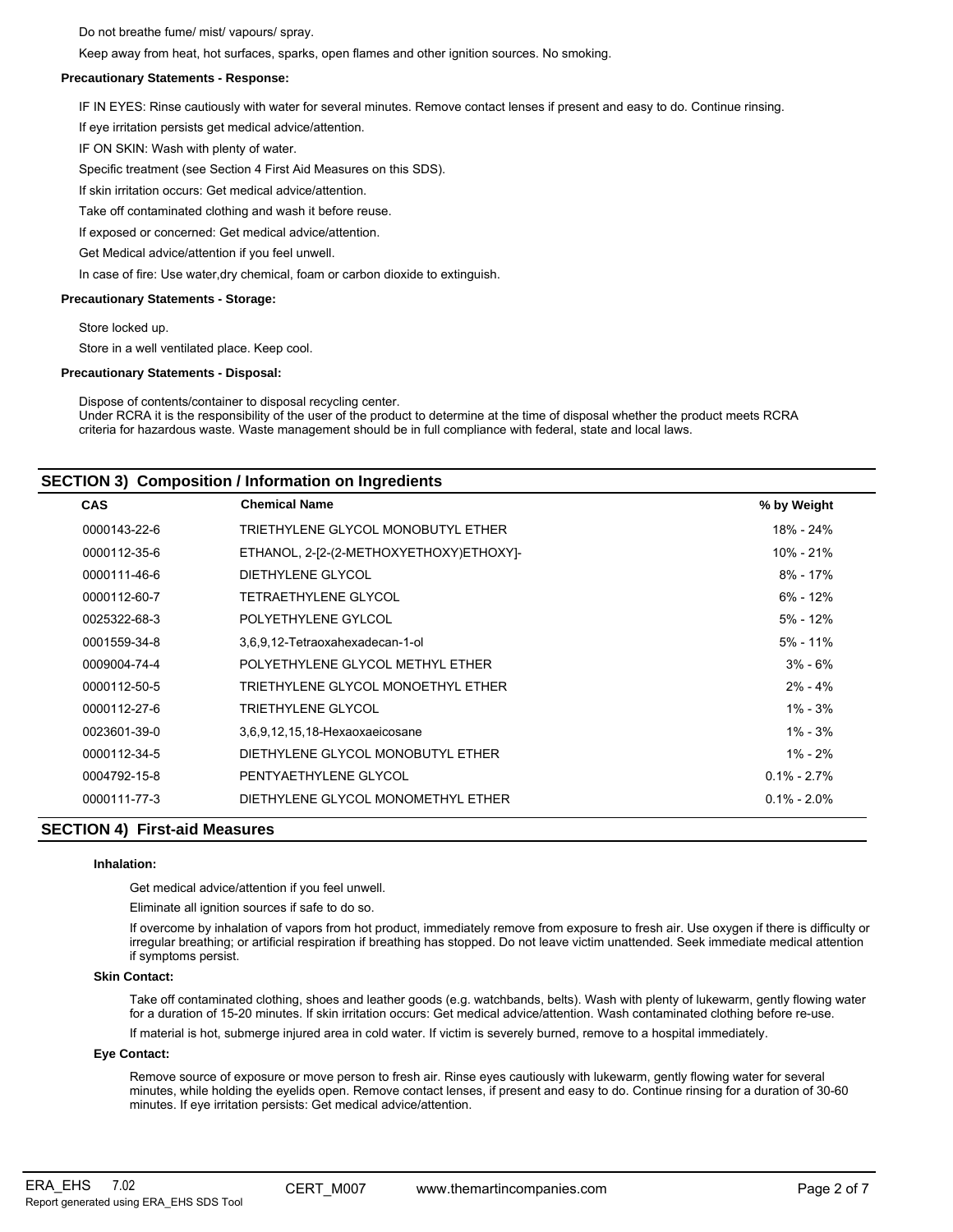#### **Ingestion:**

If swallowed, DO NOT INDUCE VOMITING due to aspiration hazard. Immediately give 2 glasses of water. Never give anything by mouth to an unconscious person. Should vomiting occur; lower head below knees to avoid aspiration. Seek immediate medical attention.

If you feel unwell or if concerned: Get medical advice/attention.

# **SECTION 5) Fire-fighting Measures**

## **Suitable Extinguishing Media:**

Dry chemical, foam, carbon dioxide, water spray or fog is recommended. Water spray is recommended to cool or protect exposed materials or structures. Carbon dioxide can displace oxygen. Use caution when applying carbon dioxide in confined spaces. Simultaneous use of foam and water on the same surface is to be avoided as water destroys the foam.Water or foam may cause frothing.If leak or spill has not ignited, use water spray to cool the containers and to provide protection for personnel attempting to stop the leak.

### **Unsuitable Extinguishing Media:**

Water may be ineffective but can be used to cool containers exposed to heat or flame.

## **Specific Hazards in Case of Fire:**

Dense smoke may be generated while burning. Toxic fumes, gases or vapors may evolve on burning. Heavy flammable vapors may settle along ground level and low spots to create an invisible fire hazard. The vapors may extend to sources of ignition and flash back.

## **Fire-fighting Procedures:**

Isolate immediate hazard area and keep unauthorized personnel out. Stop spill/release if it can be done safely. Move undamaged containers from immediate hazard area if it can be done safely. Water spray may be useful in minimizing or dispersing vapors and to protect personnel.

### **Special Fire-fighting Procedures:**

Caution should be exercised when using water or foam as frothing may occur, especially if sprayed into containers of hot, burning liquid.

#### **Special protective actions:**

Wear protective pressure self-contained breathing apparatus (SCBA) and full turnout gear.

# **SECTION 6) Accidental Release Measures**

## **Emergency Procedure:**

Keep unnecessary people away; isolate hazard area and deny entry. Stay upwind; keep out of low areas. Small/Large spill: Take up with sand or other inert materials and place into containers for later disposal. Prevent entry into waterways, sewers, basements or confined areas.

If spilled material is cleaned up using a regulated solvent, the resulting waste mixture may be regulated.

Flammable/combustible material.

ELIMINATE all ignition sources (no smoking, flares, sparks or flames in immediate area). Stay upwind; keep out of low areas.

## **Recommended equipment:**

Positive pressure, full-facepiece self-contained breathing apparatus (SCBA), or positive pressure supplied air respirator with escape SCBA (NIOSH approved).

#### **Personal Precautions:**

Avoid breathing vapor. Avoid contact with skin,eye or clothing. Do not touch damaged containers or spilled materials unless wearing appropriate protective clothing.

### **Environmental Precautions:**

Prevent further leakage or spillage if safe to do so. Do not let product enter drains/surface waters/ groundwater. Retain and dispose of contaminated wash water.

# **SECTION 7) Handling and Storage**

### **General:**

Wash hands after use. Do not get in eyes, on skin or on clothing. Do not breathe vapors or mists. Use good personal hygiene practices. Eating, drinking and smoking in work areas is prohibited. Remove contaminated clothing and protective equipment before entering eating areas. Eyewash stations and showers should be available in areas where this material is used and stored.

#### **Ventilation Requirements:**

Use only with adequate ventilation to control air contaminants to their exposure limits. The use of local ventilation is recommended to control emissions near the source.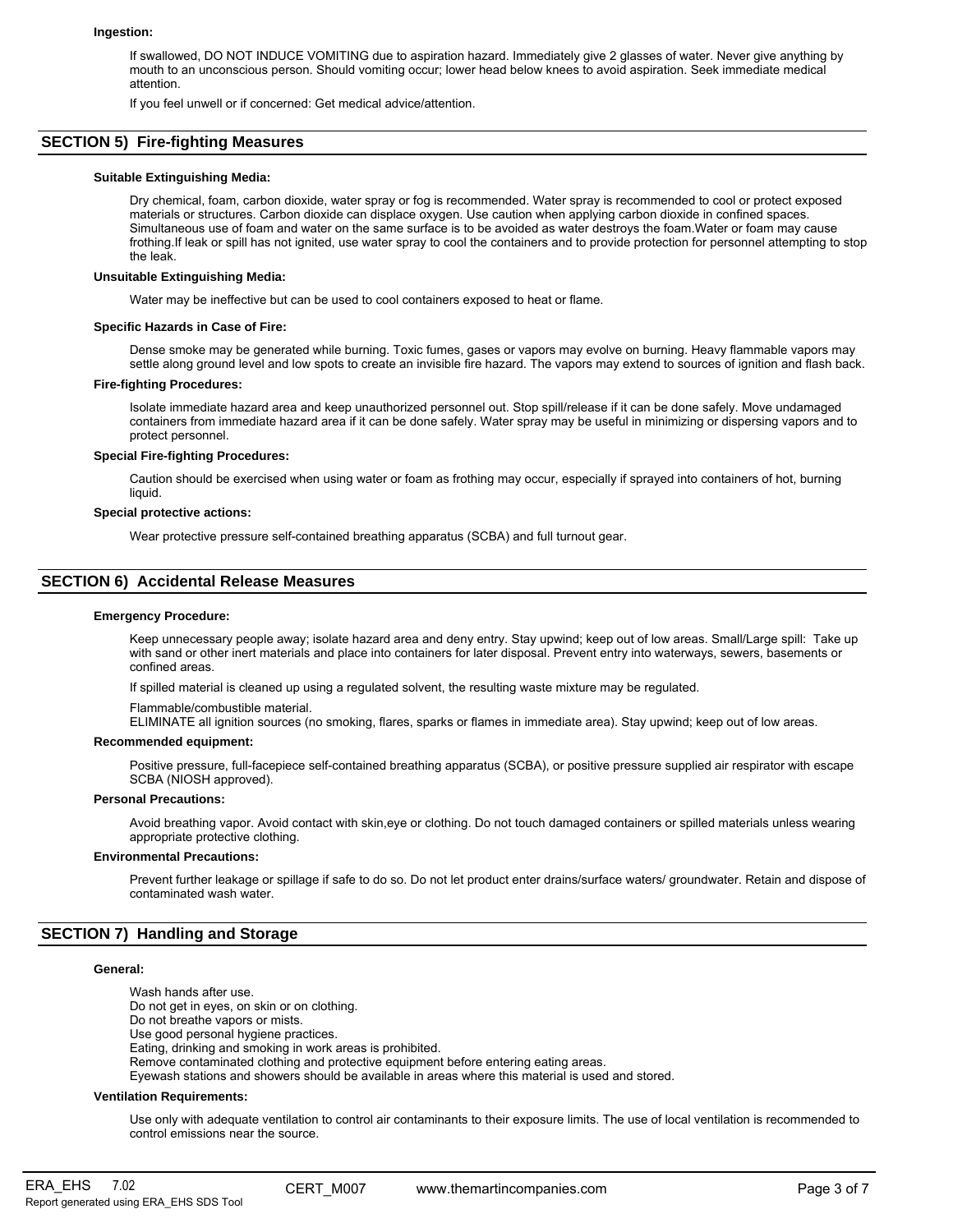#### **Storage Room Requirements:**

Keep container(s) tightly closed and properly labeled. Store in cool, dry, well-ventilated areas away from heat, direct sunlight and strong oxidizers. Store in approved containers and protect against physical damage. Keep containers securely sealed when not in use. Indoor storage should meet OSHA standards and appropriate fire codes. Containers that have been opened must be carefully resealed to prevent leakage. Empty container retain residue and may be dangerous.

# **SECTION 8) Exposure Controls/Personal Protection**

## **Appropriate Engineering Controls:**

Provide exhaust ventilation or other engineering controls to keep the airborne concentrations of vapors below their respective threshold limit value. Ensure that eyewash stations and safety showers are proximal to the work-station location.

## **Eye protection:**

Wear eye protection with side shields or goggles. Wear indirect-vent, impact and splash resistant goggles when working with liquids.If additional protection is needed for entire face, use in combination with a face shield.

### **Skin protection:**

Use of gloves approved to relevant standards made from the following materials may provide suitable chemical protection: PVC, neoprene or nitrile rubber gloves. Suitability and durability of a glove is dependent on usage, e.g. frequency and duration of contact, chemical resistance of glove material, glove thickness, dexterity. Always seek advice from glove suppliers. Contaminated gloves should be replaced. Use of an apron and over- boots of chemically impervious materials such as neoprene or nitrile rubber is recommended to avoid skin sensitization.The type of protective equipment must be selected according to the concentration and amount of the dangerous substance at the specific workplace.

Launder soiled clothes or properly disposed of contaminated material, which cannot be decontaminated.

## **Respiratory protection:**

If engineering controls do not maintain airborne concentrations to a level which is adequate to protect worker, a respiratory protection program that meets or is equivalent to OSHA 29 CFR 1910.134 and ANSI Z88.2 should be followed. Check with respiratory protective equipment suppliers. If the respirator is the sole means of protection, use a full-face supplied air respirator.

| <b>Chemical Name</b>          | OSHA<br>TWA<br>(ppm) | <b>OSHA</b><br><b>TWA</b><br>(ma/m3 | <b>OSHA</b><br>STEL<br>(ppm) | OSHA<br>STEL<br>(mg/m3) | OSHA-<br>Tables-<br>Z <sub>1.2.3</sub> | <b>OSHA</b><br>Carcinogen | <b>OSHA</b><br>Skin<br>designation | NIOSH<br><b>TWA</b><br>(ppm) | <b>NIOSH</b><br>TWA<br>(mg/m3) | <b>NIOSH</b><br><b>STEL</b><br>(ppm) | <b>NIOSH</b><br>STEL<br>(mq/m3) | <b>NIOSH</b><br>Carcinogen |
|-------------------------------|----------------------|-------------------------------------|------------------------------|-------------------------|----------------------------------------|---------------------------|------------------------------------|------------------------------|--------------------------------|--------------------------------------|---------------------------------|----------------------------|
| 2-(2-butoxyethoxy)<br>ethanol |                      |                                     |                              |                         |                                        |                           |                                    |                              |                                |                                      |                                 |                            |

| <b>Chemical Name</b>          | <b>ACGIH</b><br>TWA<br>(ppm) | ACGIH<br>TWA<br>(ma/m3) | <b>ACGIH</b><br><b>STEL</b><br>(ppm) | <b>ACGIH</b><br><b>STEL</b><br>(ma/m3) | <b>ACGIH</b><br>Carcinogen | <b>ACGIH</b><br><b>Notations</b> | <b>ACGIH</b><br><b>TLV Basis</b> |
|-------------------------------|------------------------------|-------------------------|--------------------------------------|----------------------------------------|----------------------------|----------------------------------|----------------------------------|
| 2-(2-butoxyethoxy)<br>ethanol | 10(IFV)                      |                         |                                      |                                        |                            |                                  |                                  |

# **SECTION 9) Physical and Chemical Properties**

# **Physical Properties**

| Density [lb/gal]        | 8.763                           |
|-------------------------|---------------------------------|
| % Solids By Weight      | 22.408%                         |
| Density VOC             | 6.799                           |
| % VOC                   | 77.592%                         |
| VOC Actual [lb/gal]     | 6.799                           |
| VOC Actual [g/l]        | 814.738                         |
| <b>Specific Gravity</b> | 1.050                           |
| VOC Regulatory [lb/gal] | 6.799                           |
| VOC Regulatory [g/l]    | 814.746                         |
|                         |                                 |
| Appearance              | Amber, clear fluid              |
| Odor Threshold          | N.A.                            |
| Odor Description        | Mild petroleum hydrocarbon odor |
| pH                      | 10.4                            |
| <b>Water Solubility</b> | 100% soluble in water           |
| Flammability            | Flash Point at or above 200 °F  |
| Flame Extension         | N.A.                            |
| Flash Point Symbol      | N.A.                            |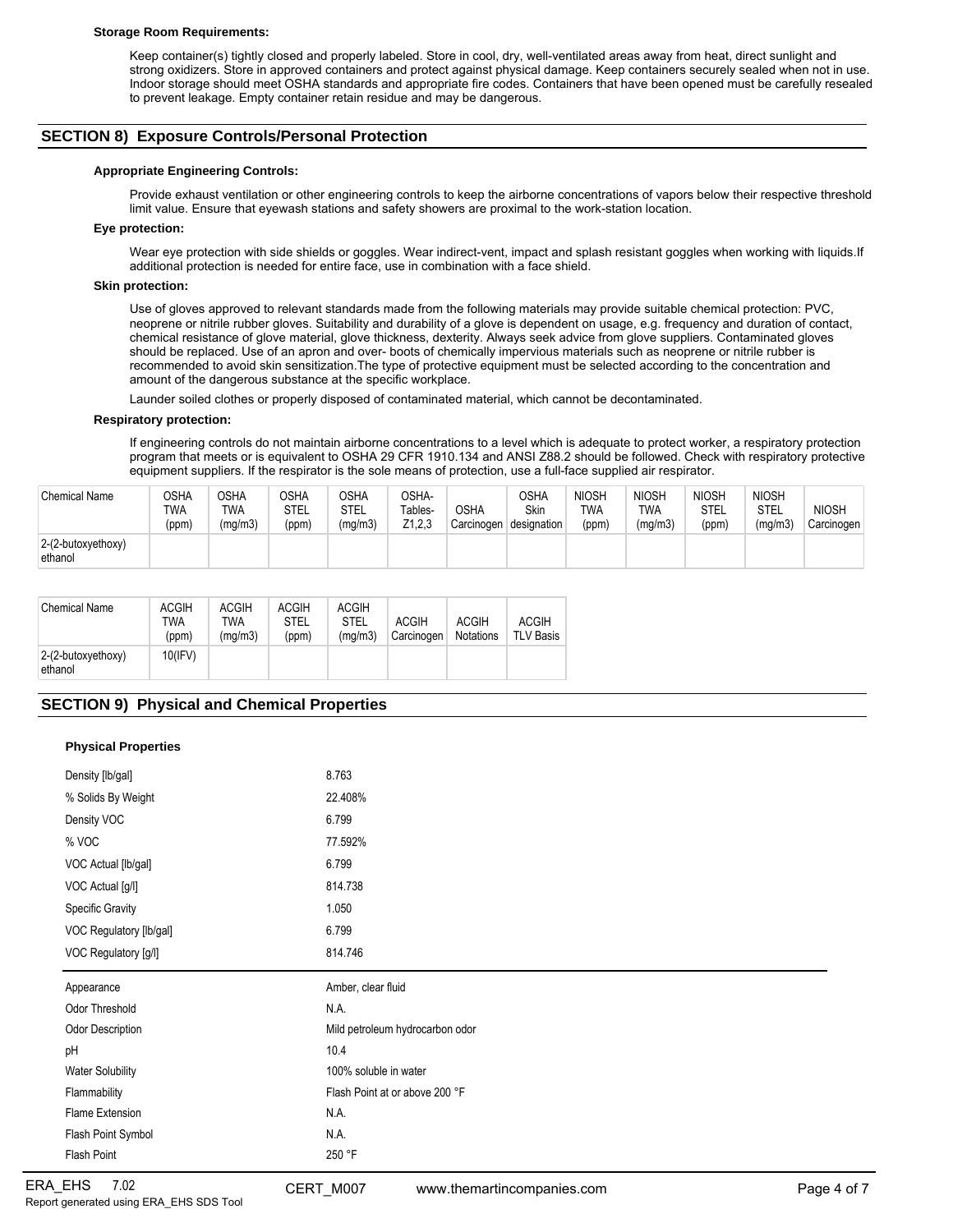| Viscosity                             | 7.63 cSt at 40°C (104°F)                      |
|---------------------------------------|-----------------------------------------------|
| Lower Explosion Level                 | N.A.                                          |
| Upper Explosion Level                 | N.A.                                          |
| Vapor Pressure                        | Negligible at STP                             |
| <b>Vapor Density</b>                  | >1 at STP                                     |
| <b>Freezing Point</b>                 | N.A.                                          |
| <b>Melting Point</b>                  | N.A.                                          |
| Low Boiling Point                     | Not determined. Expected to be >232°C (450°F) |
| High Boiling Point                    | N.A.                                          |
| Auto Ignition Temp                    | N.A.                                          |
| Decomposition Pt                      | N.A.                                          |
| <b>Evaporation Rate</b>               | Negligible at STP                             |
| Coefficient Water/Oil                 | N.A.                                          |
| Molecular Weight                      | N.A.                                          |
| <b>VOC Composite Partial Pressure</b> | 100% soluble in water mmHg                    |
|                                       |                                               |

# **SECTION 10) Stability and Reactivity**

## **Stability:**

Stable

# **Hazardous Polymerization:**

Will not occur.

## **Incompatible Materials:**

Avoid contact with high concentrations of oxygen and with oxidizing materials.

## **Conditions to Avoid:**

Avoid high temperatures and product contamination.

## **Hazardous Decomposition Products:**

Incomplete combustion may result in the formation of carbon monoxide.

# **SECTION 11) Toxicological Information**

## **Acute Toxicity:**

Oral : Harmful if swallowed.

Ingestion or breathing of heated vapors and mist may result in central nervous system and adverse reproductive effects.

Exposure to liquid, vapor or mist may cause irritation to respiratory tract.

# **Skin Corrosion/Irritation:**

Absorption through the skin may result in central nervous system and adverse reproduuctive effects.

## **Aspiration Hazard:**

May be fatal if swallowed and enters airways.

## **Serious Eye Damage/Irritation:**

Causes serious eye irritation.

## **Carcinogenicity:**

No data available.

## **Germ Cell Mutagenicity:**

No data available.

## **Reproductive Toxicity:**

No data available.

## **Respiratory or Skin Sensitization:**

No data available.

# **Specific Target Organ Toxicity - Single Exposure:**

No data available.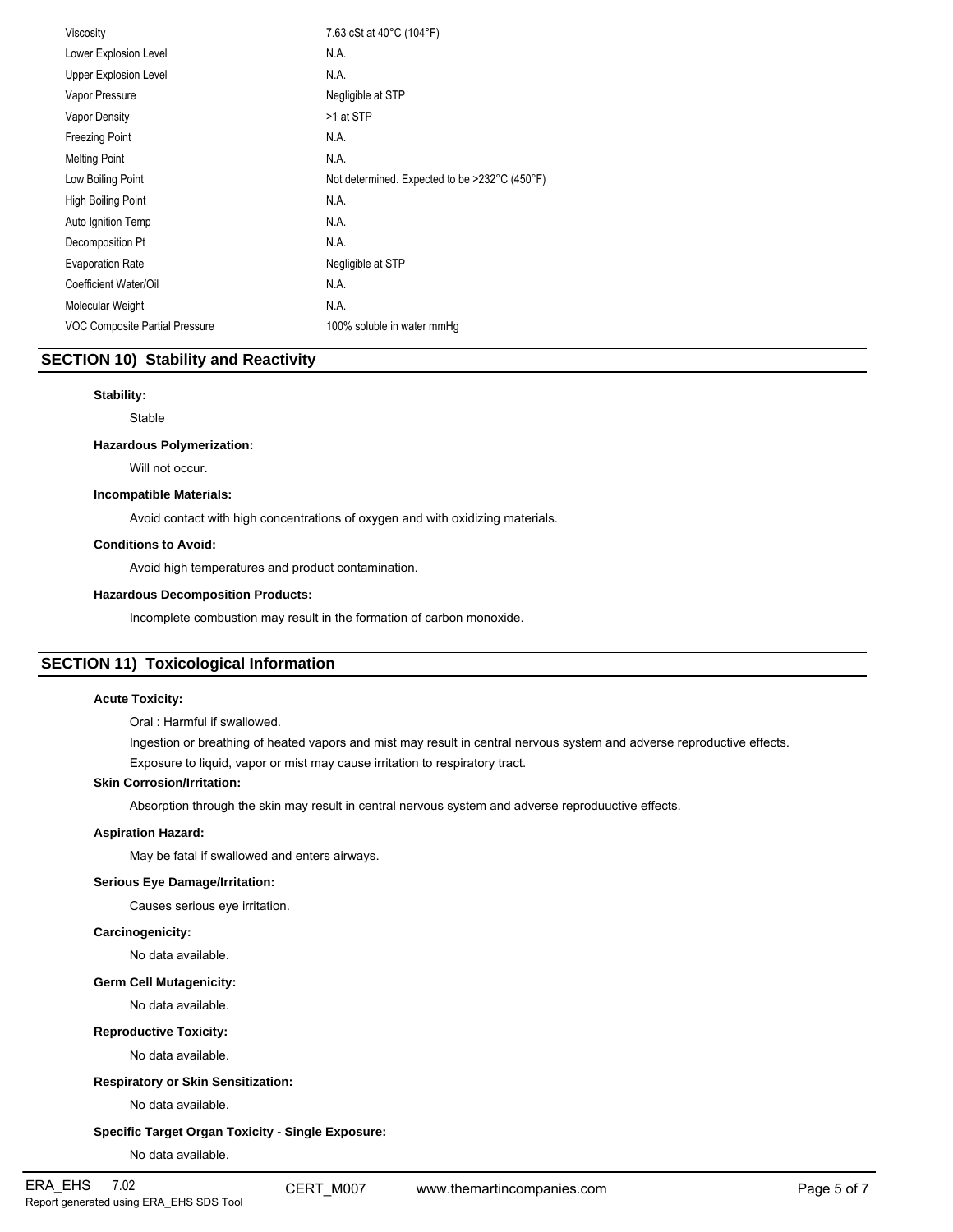# **Specific Target Organ Toxicity - Repeated Exposure:**

May cause damage to organs through prolonged or repeated exposure.

# **SECTION 12) Ecological Information**

# **Toxicity:**

No data available.

**Persistence and Degradability:**

No data available.

**Bio-accumulative Potential:**

No data avaliable.

## **Mobility in Soil:**

No data available.

## **Other Adverse Effects:**

No data available.

# **SECTION 13) Disposal Considerations**

## **Waste Disposal:**

Under RCRA it is the responsibility of the user of the product to determine at the time of disposal whether the product meets RCRA criteria for hazardous waste. Waste management should be in full compliance with federal, state and local laws.

Empty Containers retain product residue which may exhibit hazards of material, therefore do not pressurize, cut, glaze, weld or use for any other purposes. Return drums to reclamation centers for proper cleaning and reuse.

# **SECTION 14) Transport Information**

## **U.S. DOT Information:**

Bulk Shipping Description: Brake Fluid, Hydraulic Non-Bulk Shipping Description: Brake Fluid, Hydraulic Identification Number: Not regulated Hazard Classification: Emergency Response Guidebook - Guide 130

#### **IMDG Information:**

Not determined.

#### **IATA Information:**

Not determined.

# **SECTION 15) Regulatory Information**

| CAS          | Chemical Name                                     | % By Weight | <b>Regulation List</b>                                        |
|--------------|---------------------------------------------------|-------------|---------------------------------------------------------------|
| 0000111-46-6 | 2.2' -oxybisethanol                               |             | 8% - 17% DSL SARA312 TSCA TX ESL                              |
| 0000111-77-3 | 2-(2-methoxyethoxy) ethanol                       |             | 0.1% - 2.0% DSL, CERCLA, HAPS, SARA312, SARA313, TSCA, TX ESL |
| 0000112-27-6 | ETHANOL, 2,2'-[1,2-<br>ETHANEDIYLBIS(OXY)]BIS-    |             | 1% - 3% DSL, SARA312, TSCA, TX ESL                            |
| 0000112-34-5 | 2-(2-butoxyethoxy)ethanol                         |             | 1% - 2%   DSL, CERCLA, HAPS, SARA312, SARA313, TSCA, TX ESL   |
| 0000112-35-6 | ETHANOL, 2-[2-(2-<br>METHOXYETHOXY)<br>ETHOXYI-   |             | 10% - 21% DSL.CERCLA.HAPS.SARA312.SARA313.TSCA                |
| 0000112-50-5 | Ethanol, 2-[2-(2-<br>ethoxyethoxy)ethoxy]-        |             | 2% - 4% DSL CERCLA HAPS SARA312 SARA313 TSCA TX ESL           |
| 0000112-60-7 | Ethanol, 2,2'-[oxybis(2,1-<br>ethanediyloxy)]bis- |             | 6% - 12% DSL, SARA312, TSCA, TX ESL                           |
| 0000143-22-6 | 2-[2-(2-butoxyethoxy)ethoxy]<br>ethanol           |             | 18% - 24% DSL CERCLA HAPS SARA312 SARA313 TSCA TX ESL         |